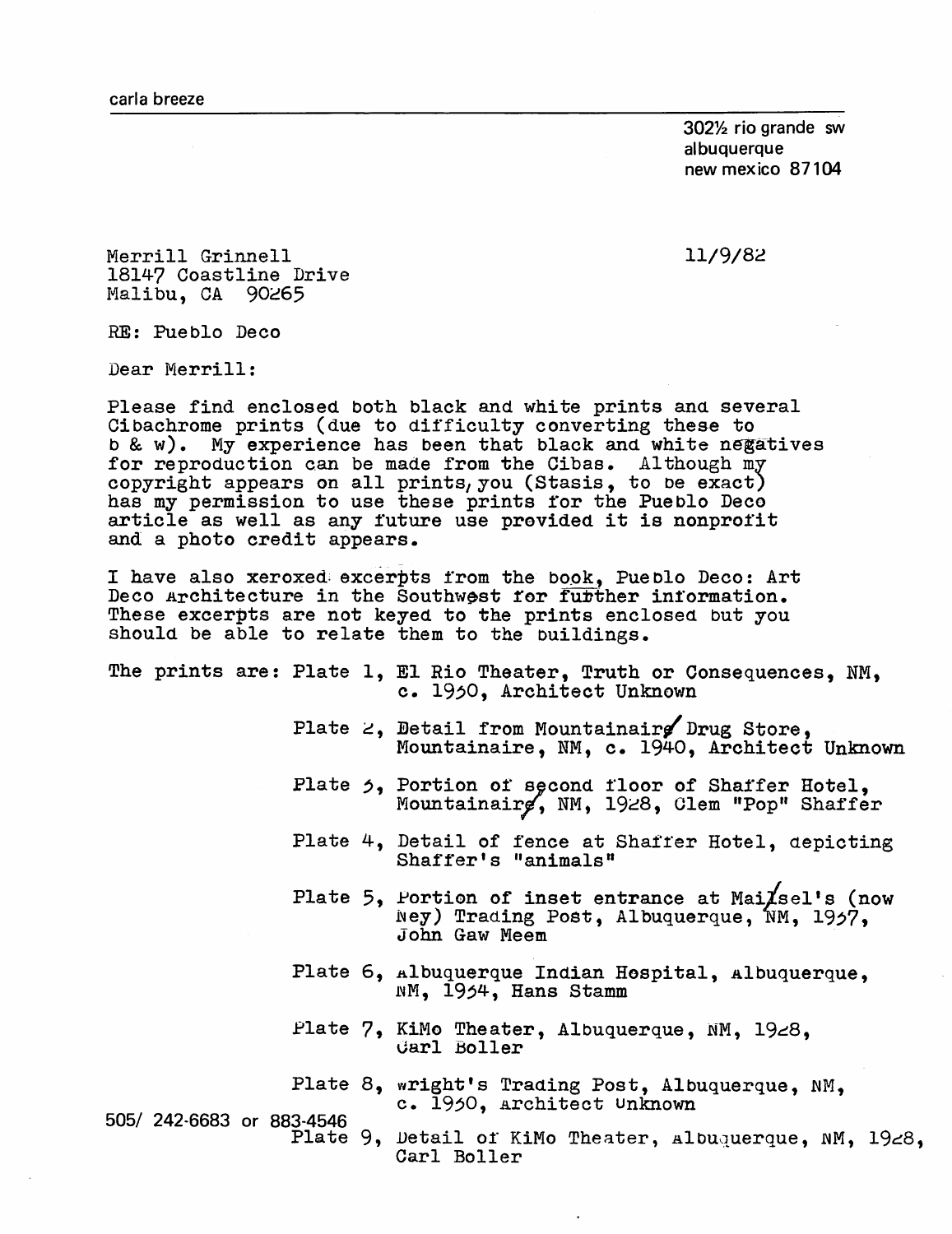$302\frac{1}{2}$  rio grande sw albuquerque new mexico 87104

## Page  $\geq$

The buildings not covered in our book are the drug store and El Rio Theater, que in part to little information, but also to the condition of the buildings. El Rio appears to have been built after the KiMo in Albuq. which was probably the inspiration for much of the Pueblo Deco style in the SW. Like the KiMo it is bilaterally symetrical (as is shaffer's Hotel, also) and bears a strong relationship to pueblos such as Taos. The parapet is in the form of the stepped pyramid, a dominant motif of this<br>style. This motif also appears on the drug store. The materials style. This motif also appears on the drug store. used in both  $E1$  Rio and the drug store are stucco over concrete block with glazed tile details. El Rio also uses black and green Carrara glass above the windows. Unfortunately, the entrance to the El Rio has been paneled in rough wood? or other paneling with Astro turf covering what one could assume to be a tile floor at the entrance.

A few items not mentioned in the piece about Shaffer Hotel: The detail from the fence next to the hotel is of figures set into concrete. The figures are various stones and rocks in bright colors. These figures were termed "Pop" Shaffer's "animals" and apparently attracked tourists. What is interesting is the resemblence of these figures to Native American pictographs<br>encountered everywhere in this region. The Shaffer Hotel is encountered everywhere in this region. a registered historic proprty due to its importance as a folk en vironment. It's my theory that "Pop" Shaffer must have been influenced by the KiMo Theater and the Native American cultures, interpreting these influences in a unique manner.

While it is difficult to conceive of the KiMo as being the result of folk architecture, it was surely inluenced by vernacular architecture and the popular culture growing up around tourism in the SW. I have expanded more on this, topic in an article that's coming out this winter or spring  $\frac{1}{2}$  Four Winds entitled "Indian Motifs as Architectural Ornament". Marcus (my coQauthor on Pueblo Deco, who I will describe later) and I disagree over the ongins of Pueblo Deco. Obviously there is the Art Deco movement elsewhere, but I feel that much of the impetus here was derived from the vernacular and popular culture rather than an intentional stylistic movement, consciously performed. So that while examples of these buildings are not strictly folk architecture, they were  $\Delta x$  can be aligned with folk art traditions.

While Maisel's Trading Post was designed by a sophisticated architect, the murals in the inset entry and on the exterior  $\phi$ dd be termed a folk contribution, but arising from traditional 505/ 242-6683 or 883-4546